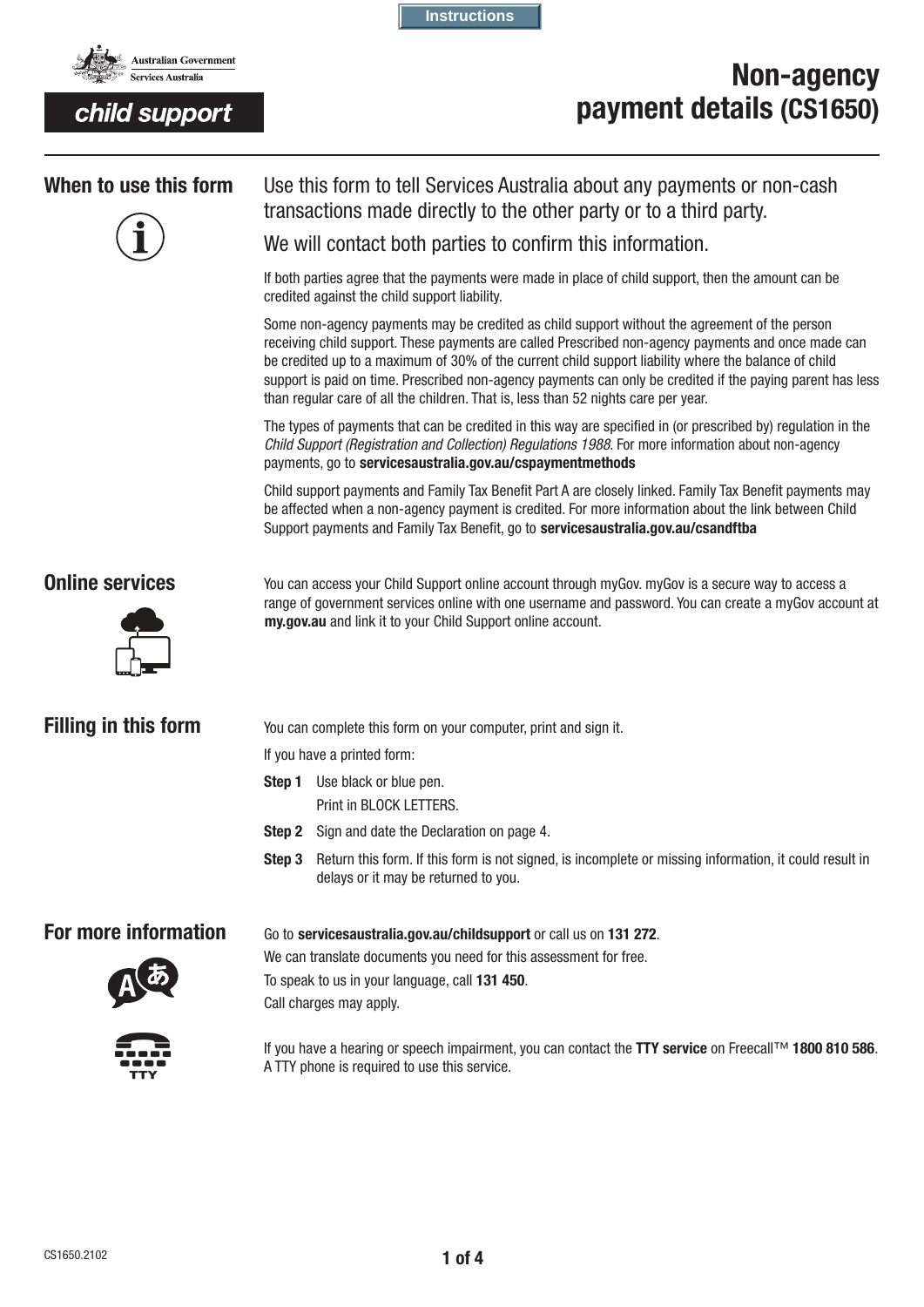## Your details

| 1<br>$\mathbf{2}$ | Your Customer Reference Number<br>Your name<br><b>Mrs</b><br>$Miss$ $Ms$<br>$Mr \Box$<br>$\mathcal{L}$<br>Other<br>Family name<br>First given name<br>Second given name | 8                | The questions in this section collect the personal details of the<br>other party to the child support case.<br>Other party's name<br><b>Mrs</b><br>Mr<br>Miss<br>Ms<br>$\mathbb{R}$<br>a l<br>Other<br>Family name<br>First given name<br>Second given name |
|-------------------|-------------------------------------------------------------------------------------------------------------------------------------------------------------------------|------------------|-------------------------------------------------------------------------------------------------------------------------------------------------------------------------------------------------------------------------------------------------------------|
|                   |                                                                                                                                                                         | $\boldsymbol{9}$ | Other party's date of birth                                                                                                                                                                                                                                 |
| 3                 | Your gender                                                                                                                                                             |                  | $\sqrt{\phantom{a}}$<br>$\sqrt{\phantom{a}}$                                                                                                                                                                                                                |
|                   | Male                                                                                                                                                                    |                  |                                                                                                                                                                                                                                                             |
|                   | Female                                                                                                                                                                  | 10               | Other party's address                                                                                                                                                                                                                                       |
| 4                 | Your date of birth                                                                                                                                                      |                  |                                                                                                                                                                                                                                                             |
|                   | $\sqrt{2}$<br>$\prime$                                                                                                                                                  |                  | Postcode                                                                                                                                                                                                                                                    |
| 5                 | Your permanent address                                                                                                                                                  |                  |                                                                                                                                                                                                                                                             |
|                   | Postcode                                                                                                                                                                |                  |                                                                                                                                                                                                                                                             |
| 6                 | Your postal address (if different to above)                                                                                                                             |                  |                                                                                                                                                                                                                                                             |
|                   |                                                                                                                                                                         |                  |                                                                                                                                                                                                                                                             |
|                   |                                                                                                                                                                         |                  |                                                                                                                                                                                                                                                             |
|                   | Postcode                                                                                                                                                                |                  |                                                                                                                                                                                                                                                             |
| 7                 | Your contact details                                                                                                                                                    |                  |                                                                                                                                                                                                                                                             |
|                   | Home phone number<br>$\overline{\phantom{a}}$                                                                                                                           |                  |                                                                                                                                                                                                                                                             |
|                   | Mobile phone number                                                                                                                                                     |                  |                                                                                                                                                                                                                                                             |
|                   | Work phone number                                                                                                                                                       |                  |                                                                                                                                                                                                                                                             |
|                   | Email                                                                                                                                                                   |                  |                                                                                                                                                                                                                                                             |
|                   |                                                                                                                                                                         |                  |                                                                                                                                                                                                                                                             |
|                   |                                                                                                                                                                         |                  |                                                                                                                                                                                                                                                             |

Other party's details

I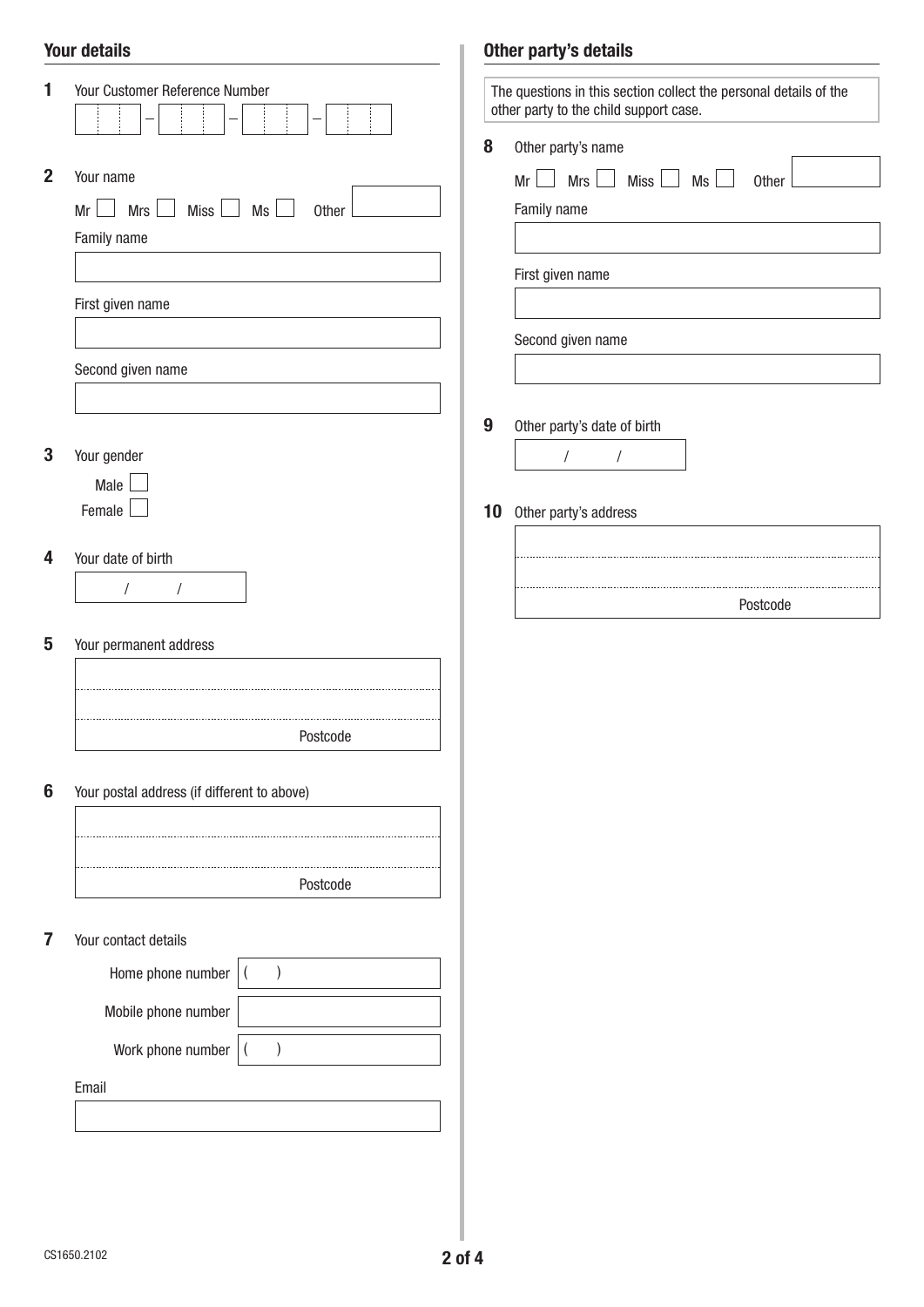# Payment details

| Reason for non-agency payment<br>Type of non-agency payment (for $\epsilon$<br>transfer of property, provision of se<br>Amount/Value<br>\$                                                                         |
|--------------------------------------------------------------------------------------------------------------------------------------------------------------------------------------------------------------------|
| Date paid/provided                                                                                                                                                                                                 |
| $\prime$<br>$\prime$<br>Do both parties agree that this pay<br>child support?<br>No<br>Agreed percentage<br>Yes                                                                                                    |
| Period amount was inten<br>If you have a red<br>$\mathbf{3}$<br>Non-agency payment made to<br>Reason for non-agency payment<br>Type of non-agency payment (for $\epsilon$<br>transfer of property, provision of se |
| Amount/Value<br>\$<br>Date paid/provided<br>$\sqrt{2}$<br>$\prime$<br>Do both parties agree that this pay<br>child support?<br>No<br>Agreed percentage<br>Yes                                                      |
|                                                                                                                                                                                                                    |

|                         | Type of non-agency payment (for example, cash, EFT,        |
|-------------------------|------------------------------------------------------------|
|                         | transfer of property, provision of service)                |
|                         |                                                            |
| Amount/Value            |                                                            |
| \$                      |                                                            |
|                         | Date paid/provided                                         |
|                         |                                                            |
| child support?          | Do both parties agree that this payment can be credited as |
| N <sub>o</sub>          |                                                            |
| Yes                     | Agreed percentage                                          |
|                         | $\%$                                                       |
|                         | Period amount was intended to cover                        |
|                         | 1<br>to                                                    |
|                         | If you have a receipt, provide a copy.                     |
|                         |                                                            |
|                         |                                                            |
|                         | Non-agency payment made to                                 |
| 3                       |                                                            |
|                         | Reason for non-agency payment                              |
|                         |                                                            |
|                         | Type of non-agency payment (for example, cash, EFT,        |
|                         | transfer of property, provision of service)                |
|                         |                                                            |
| Amount/Value            |                                                            |
| \$                      |                                                            |
|                         | Date paid/provided                                         |
|                         | T<br>I                                                     |
|                         | Do both parties agree that this payment can be credited as |
| child support?          |                                                            |
| N <sub>o</sub><br>Yes I |                                                            |
|                         | Agreed percentage                                          |
|                         | $\%$                                                       |
|                         | Period amount was intended to cover                        |